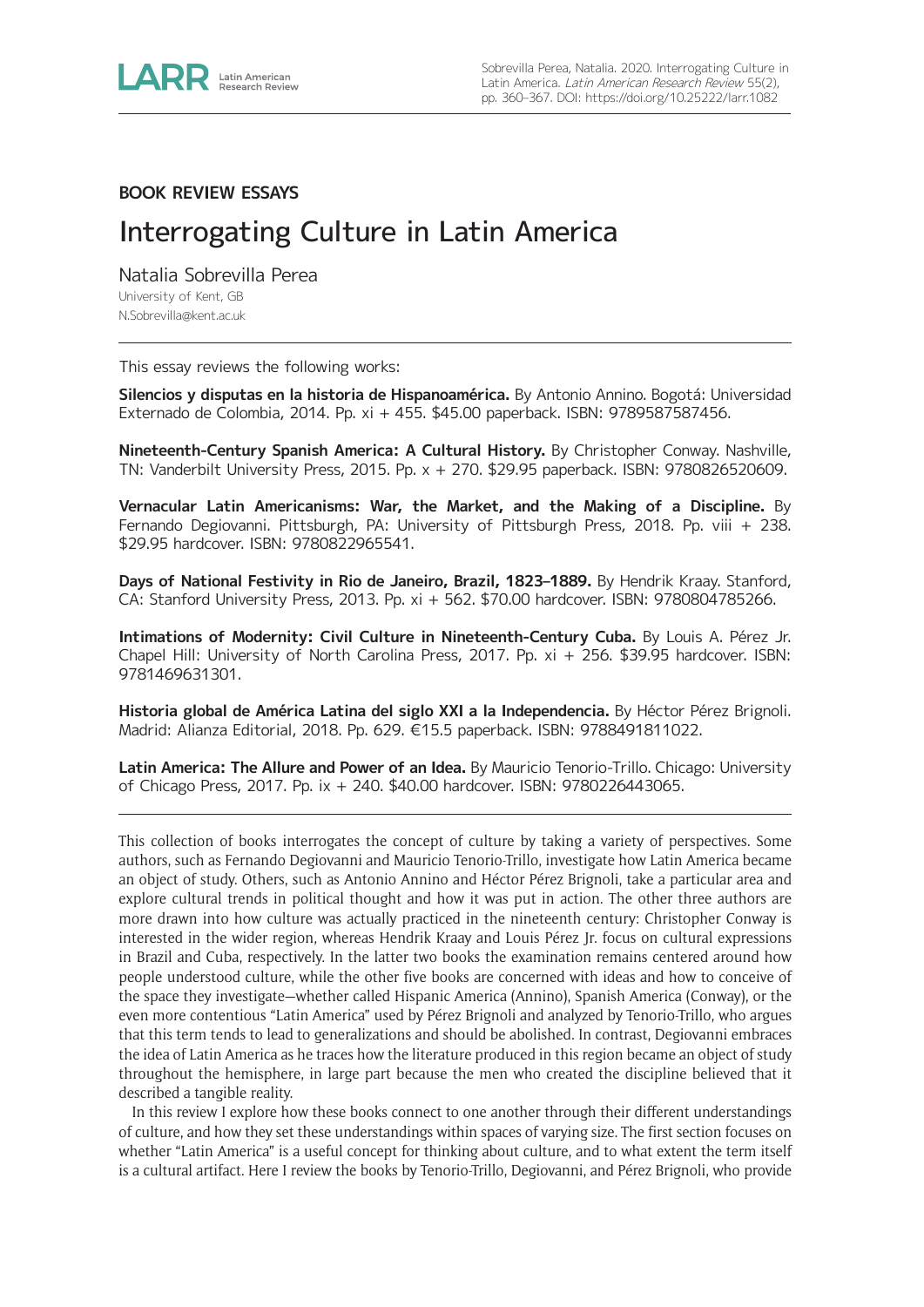a variety of answers to the question of whether it is useful to conceptualize "Latin America" as an area of study. In a sense these books are cultural studies inasmuch as they situate Latin America/América Latina at the center of their discussion. Tenorio-Trillo does this in a very deliberate way, whereas Pérez Brignoli simply assumes the explicative power of the term. Degiovanni, on the other hand, does not delve into this debate and instead traces the process through which differing Latin Americanisms emerged. The second section reviews the works by Annino and Conway, who are both interested in the areas colonized by Spain, even though the terms they use are not the same because of the languages they write in. Although they do not explicitly say it, they clearly both believe that speaking Spanish and having a common experience of colonization creates a cogent unit for study. The third section reviews the books by Pérez and Kraay, which analyze cultural practices in Cuba and Brazil, respectively. I consider what is gained from using this national perspective as opposed to wider regional studies. A final section provides some reflections on how these books interrogate the concept of culture in Latin America.

# **Is "Latin America" a Useful Term for Thinking?**

Echoing Alan Knight, who in 2005 asked if "political culture" was "good to think," in *Latin America: The Allure and Power of an Idea*, Mauricio Tenorio-Trillo wonders whether the term is in any way useful or if it would not be better to abandon it because it "has never designated a geographically or historical tangible reality" (1).<sup>1</sup> Tenorio-Trillo traces its origins to the 1850s, when French imperialists created it to confront US expansionism, only to be transformed in the Spanish language to encompass an area that is neither Europe nor the US. According to this author it has later been used to describe a region that faced difficulties with industrialization or democracy or Marxist modernizing revolution or indeed post-Marxist, anti-modernizing revolution. He argues that by attempting to include so much the term becomes meaningless and does not contribute to understanding the reality of extremely different countries. Tenorio-Trillo locates the current rejection of the label "Latin America" in Spanish and Portuguese in both literature and the arts, noting that contemporary writers and artists do not feel bound by it or by traditional ideas of identity. In English there has not been much criticism of it, while in Brazil it has been ignored or rejected, and it has been repurposed to create a Latino/a identity in the United States. But is it a cultural category? A racial one?, Tenorio-Trillo wonders, as those from south of the border, once they arrive in the United States, go from being Hispanic to Latinos. Is it linked to language? And if so, just to Spanish, and where does that leave the speakers of Portuguese or indigenous languages? The questions remain open whether it is a cultural or ethnic category and what that really means when the populations of the region are so diverse. This is despite acknowledging that "Latino" is used nearly exclusively in the United States as a category that groups together many others, who thereby gain a collective identity they never realized they had.

In a sense the book is a reaction to the importance given to the term "Latin America" in the United States. One of the only chapters devoted to how it is used elsewhere concentrates on the "dustier corners of the author's memory in search of a vernacular singing of said tune: 'Latinoamérica'" (102). Here Tenorio-Trillo looks at poetry, philology, and popular song in an attempt to search for the term's usage. He finds that after a brief moment of popularity in 1970s protest songs, it now tends to be used mostly by artists living in the United States who sing in Spanish, those who have assumed the existence of a common identity. The author devotes attention to the importance the term has north of the Rio Grande, and claims that if this were not the case "Latinoamérica" would have "gone or would be a very marginal idea" (119), but that it is needed to denote that everything "south of Nogales Arizona is Nogales Sonora" without acknowledging the great differences between the countries' regions and subregions. The other reason has been the endurance of the "exotic" (148), the allure of otherness present in the term. But in spite of all these caveats, after presenting a long list of reasons why Latin America as such does not exist and is problematic, Tenorio-Trillo acknowledges there is a need for it as a concept, if only because no better one exists, but that it can only be useful when the diversity of the region is understood, and if there is a real engagement with what intellectuals from the region create in Spanish, Portuguese, and indigenous languages, as well as the scholarship on Latin America produced in languages other than English.

In spite of his protestations that Latin America is a problematic invention with no real connection to the region, and that the people south of the Rio Grande have eschewed it, many eminent historians such as Tulio Halperín Donghi have embraced it as an object of study. Halperín Donghi's contemporary history of Latin America, first published in 1967, remains so popular it has been reprinted dozens of times and is still widely

<sup>1</sup> Alan Knight, "Is Political Culture Good to Think?," in *Political Culture in the Andes, 1750–1950*, ed. Nils Jacobsen and Cristóbal Aljovín de Losada (Durham, NC: Duke University Press, 2005), 25–56.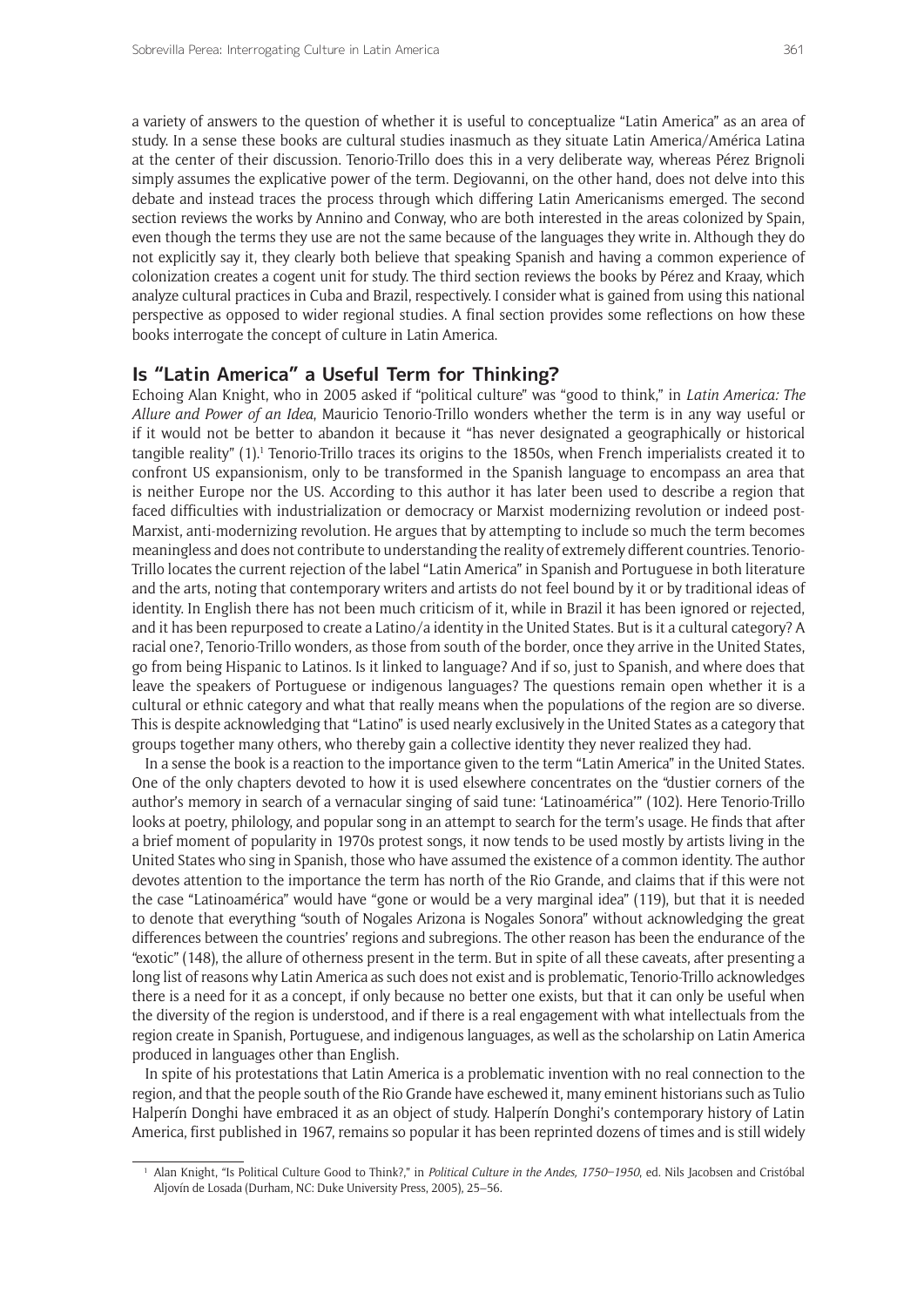read in Spanish. In the prologue, Halperín Donghi wonders whether it is possible to bring together so many different nations. He concludes that given the diversity within them, and that just as much commonality can be found within nations as in the wider region, the approach is in fact advantageous.<sup>2</sup> Meanwhile, Fernando Degiovanni, in his exploration of how Latin Americanism became a discipline, presents a very compelling narrative of how it emerged mediated "by the specter of war, and that one of its primary objectives was the theorization of the continent as a hemispheric market" (1). In contrast to Tenorio-Trillo's assertions, Degiovanni contends that the discipline surfaced not from the tradition of essay writing about continental identity but from the efforts by critics and institutional actors who sought to highlight the region's financial and commercial possibilities against the backdrop of the Spanish-American War, the First and Second World Wars, and the Cold War. Degiovanni concentrates on three sets of actors: the Anglo-Americans who created the field in the early twentieth century, the Spanish Civil War exiles in North America who consolidated the notion that there was a reason to study the region, and the Latin American university reform movement veterans who developed their own brand of Latin Americanism. The book closes with an analysis of the effort to create a regional cultural market by the editorial houses of Mexico and Buenos Aires at midcentury, where work such as Halperín Donghi's was published.

Degiovanni focuses very specifically in the rise of the academic discipline that studied Latin American literature. In this way he is less concerned with what Latin America actually is or might be, and much more interested in how and for what purposes this literature was seen as a coherent object of study. North American professors Jeremiah Ford and Alfred Coester forged the field by embracing Pan-Americanism and gaining institutional support from the US government. Emerging from the study of modern languages, they successfully argued that knowledge of Latin American literature and the Spanish language were key to opening markets. In contrast, Spaniards Federico de Onís and Américo Castro sought to show that the true Spanish essence was so deeply rooted that it remained embedded in all the places colonized by Spain, justifying in this way the teaching of peninsular topics (74) alongside language. Exiled from Spain, they recalibrated their ideas to better suit Pan-Americanism. Latin American student reformists such as Luis Alberto Sánchez, Pedro Henríquez Ureña, and Enrique Anderson Imbert shared experiences of exile and understood their position as part of a continental Latin American movement; even as they all began at odds with Pan-American ideals, they were eventually co-opted. Degiovanni therefore argues that an idea of Latin America as a space for study embedded in culture and literature, even within the region itself, emerged in the twentieth century.

In contrast, Héctor Pérez Brignoli does not analyze the origins or contradictions of the term "América Latina" but instead aims to write a global history of the region moving backward from the "twenty-first century to independence. Following Halperín Donghi's approach, his book provides a robust riposte to Tenorio-Trillo, as it tackles the whole continent from a perspective very distant from the United States. Pérez Brignoli begins his tour de force with a description of Diego Rivera's mural of the Sunday afternoon dream in the Alameda, setting the tone for his book on cultural issues. His ambitious essay on the process of independence travels from the Andes in the 1780s to the North American and French revolutions through to Haiti and Brazil, then on to the creation of juntas and eventually the wars that led to the making of new nations. Pérez Brignoli moves from the local to the regional with great nimbleness, presenting the story of the whole continent in a detailed and nuanced way that does not reduce the experience to the other or the exotic, as Tenorio-Trillo feared the term could do. In his second essay Pérez Brignoli focuses on the concept of utopia in Latin America, and here he moves more directly on to the realm of cultural history by exploring different texts on the utopias of progress, digressing into the one of race, moving on to the reformist utopia and to national populist, communist, authoritarian-conservative, and neoliberal ones. Looking at them in this way he is able to cut across borders and compare diverse experiences from Mexico to Argentina, going through the Andes, Central America, and Brazil and showing how these different utopias appeared and disappeared in all these places through the nineteenth and the twentieth centuries.

Much of the rest of the book focuses on the issue of modernity and the short circuit that occurred when it was applied to Latin America. The first instance was during conquest; the second with the Bourbon and Pombaline Reforms, as well as with independence; the third one was liberalism, when an interlude of imperial competition took place with Britain, Spain, and France flexing their muscles, but all of them eclipsed by the United States during the First World War. According to the author a fourth and final short circuit of modernity came after 1930 with the attempt at industrialization during the Cold War. Once again, these broad conceptual brushstrokes allow Pérez Brignoli to construct a deeply detailed and wide-ranging

<sup>2</sup> Tulio Halperín Donghi, *Historia contemporánea de América Latina* (Madrid: Alianza, 2005), 10.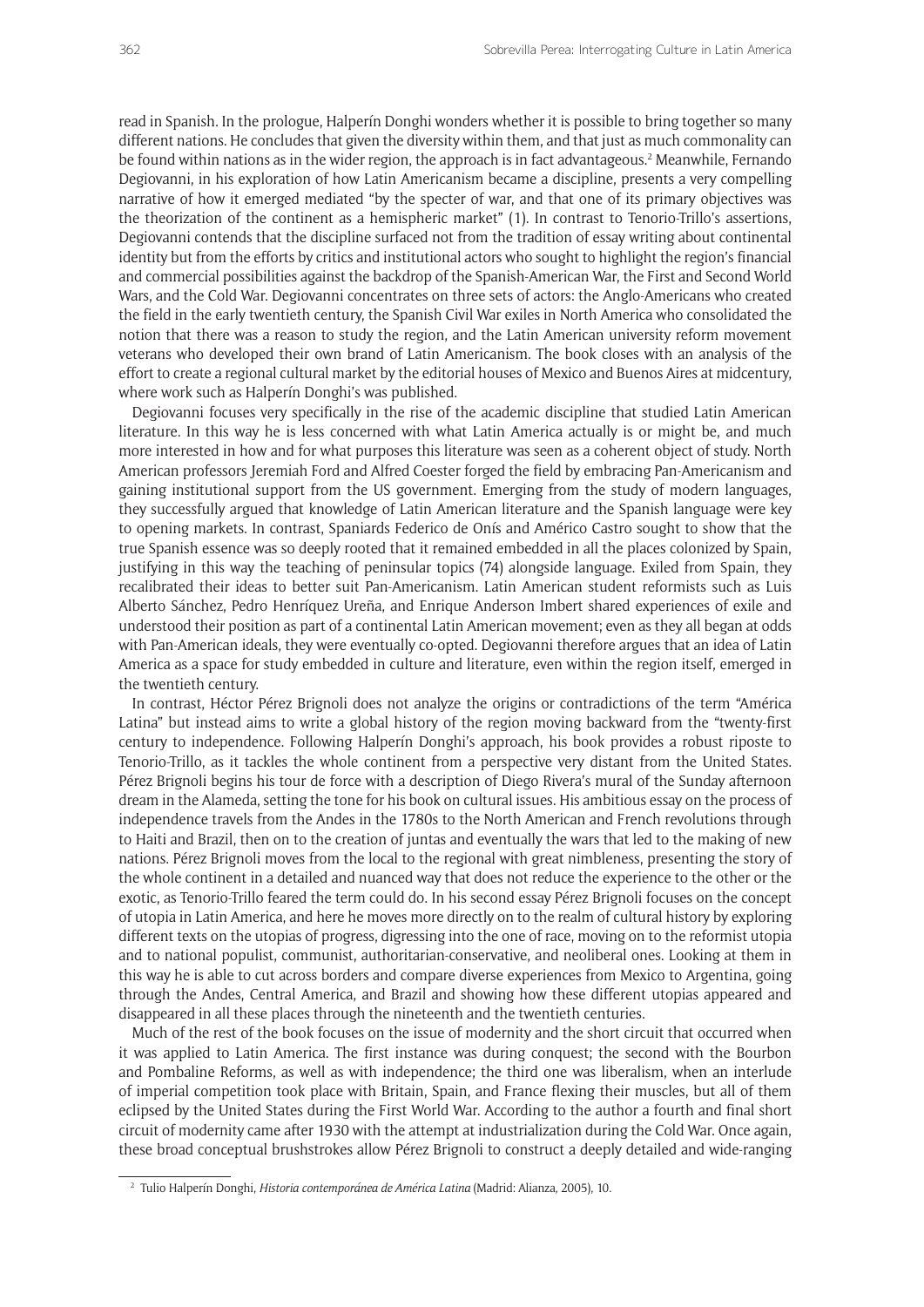history of the region that is especially attuned to the differences between extremely diverse countries over a very long span of time. The essays that follow, on Brazilian musician Heitor Villa-Lobos and the painting of Argentine Antonio Berni, are much more focused on specific experiences but still help provide a wider argument on the importance of culture in the period of modernity in the twentieth century. The author aims to provide a rich tapestry of experience that inserts Latin America into a global perspective. The diversity of the region does not concern him, as he is very careful to acknowledge it in the subsections on each area, and in this book, there is never any doubt that there is a good reason to study the whole region under one banner, just as Halperín Donghi did. The author acknowledges that deep differences exist within the region but that this is no reason not to consider it a congruent unit. The United States appears in the narrative, but it is not its driving force; Latin America exists culturally in its own terms and with its own history, albeit one that, as his two final chapters show, has had to confront postcolonial encroachments from both Europe and the United States.

These three books share a wider vision and privilege a bird's-eye view, both in terms of the area they study and the way they consider culture. Tenorio-Trillo and Pérez Brignoli take entirely opposing positions on how useful the term "Latin America" is, with the former considering it an anglicized perspective while the latter, who does not write in English or belong to the American academy, fully embraces it. Degiovanni, on the other hand, is less concerned with Latin America as an all-encompassing unit and more interested in looking at the cultural manifestations that made it possible for a discipline of study to emerge. The place where these books were written influences their views. Tenorio-Trillo, writing in English from the US academy, is very much critiquing the way in which Latin America is often reduced in that context to a generic term that loses its capacity to explain the great diversity of the region. In contrast, Pérez Brignoli writes from within Latin America with the advantage of personal knowledge of both the Southern Cone, where he is from, and Central America, where he works as an academic; the term allows him to present a detailed granular analysis without ever losing sight of the nuances and differences within Latin America. This leads to the conclusion that in fact it is not whether the term is useful or not but more about how it is used, and that for it to be helpful it has to be employed with much care. Degiovanni, who also writes from the North American academy, does not dwell on the current power dynamics when discussing Latin Americanisms but clearly shows that the United States and the commercial possibilities opened by Pan-Americanism influenced the development of the field of study.

#### **Hispanoamérica or Spanish America?**

Antonio Annino moves away from the term "Latin America" and very squarely defines his area of interest as Hispanoamérica. To a large degree this is because he concentrates on the countries that used to be part of the Hispanic monarchy. The term, however, is not without history or controversy, as Franco and his followers reclaimed the term *hispanismo*, put forward by Miguel de Unamuno, as central to Spanish identity in a bid to reimagine their links with former colonies as united by language, culture, and religion. But by the 1990s the term had been fully recovered by historians who, like Halperín Donghi, were tasked with reassessing the legacy of the five hundred years of colonization.<sup>3</sup> Annino is one of the most important exponents of this tradition, as *Silencios y disputas en la historia de Hispanoamérica* brings together essays published between 1992, five hundred years after the arrival of Columbus in America, and 2012, the bicentennial of independence. Annino claims that in those twenty years a substantial change occurred in the understanding of independence, thanks to a large degree to the impact of work by François-Xavier Guerra, a French historian of Spanish descent.4 The general assumption—that long-oppressed nations fought against a colonizing power for liberation—was challenged and in the years leading to the bicentennial it had been completely reversed. Independence is now seen as the result of the monarchical crisis set in motion by the Napoleonic invasion and the abdications. Although this book is mostly concerned with politics—how states were created and functioned, whether or not through elections, or how politics became more rural in the aftermath of independence as local areas were able to take control of their politics—the essays are extremely interested in the cultural underpinnings that made these processes possible.

Annino examines concepts such as liberalism, democracy, and sovereignty and unpacks their meaning in the context of Mexico, his region of study, but with much awareness that these ideas originate and develop in a much wider milieu. This allows him to bring together Max Weber and Norberto Bobbio and insert them into the debate of how representation functioned in Hispanoamérica. The vision remains, however, firmly

<sup>&</sup>lt;sup>3</sup> Tulio Halperín Donghi, "Hispanoamérica en la encrucijada del Quinto Centenario," *Revista de Occidente*, no. 131 (1992): 7–36.<br><sup>4</sup> François-Xavier Guerra, *Modernidad e independencias: Ensayos sobre las revoluciones hi*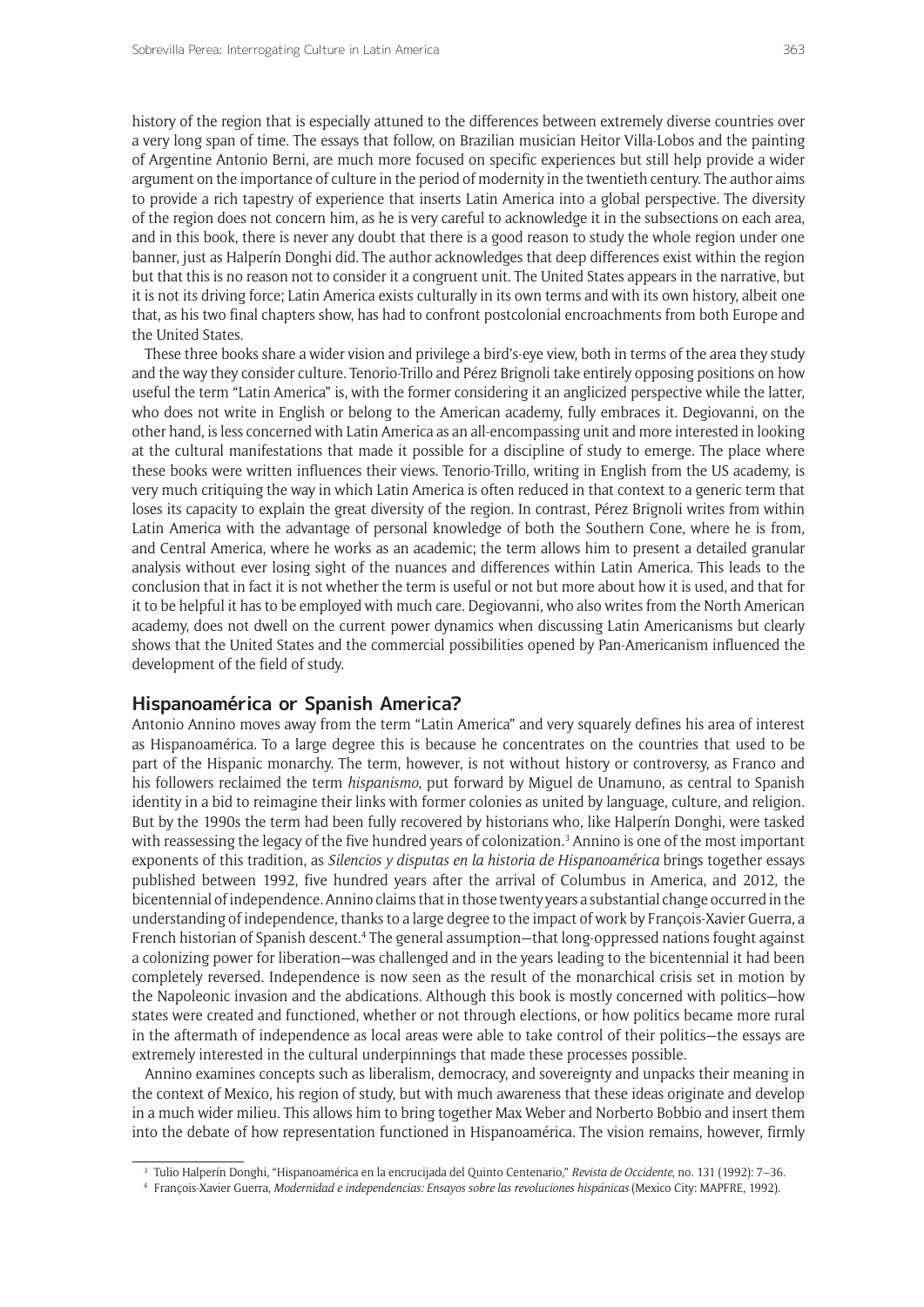on the nation and the radical change brought by seeing it as causing the Hispanic monarchy's fall, instead of considering it as a consequence. Annino posits that this has resulted in a deep, Copernican historiographical transformation that questions many of the twentieth century's nationalist myths. For Annino change is only halfway, as plenty of questions remain. One of his main contributions is in the study of the connection of the local with the regional and the imperial. He attempts to examine notions of sovereignty and the tensions over who controlled it during the wars of independence and as new nations were created. The final section, on Mexico, illustrates many of the previously discussed general points. This bird's-eye view approach, however, fails to capture the detail of how politics actually functioned and changed throughout the period studied, and not just how it was thought of.

In contrast, Christopher Conway's *Nineteenth-Century Spanish America: A Cultural History* provides an in-depth analysis of how culture was practiced. Like Annino, Conway does not find it necessary to explain the reasons why he chooses to exclude Brazil from his discussions, and he remains close to the concept of Spanish America, the term Halperín Donghi uses for Hispanoamérica in the English version of his 1992 essay.<sup>5</sup> The decision is nevertheless important. Is it because of the shared language? Or because cultural traditions were influenced by the experience of being colonized by Spain, or by the establishing of republics instead of monarchies after independence? These questions remain unaddressed as Conway discusses how culture was "forged through the opposition and intertwining of tradition and modernity" (3). This is the book that engages most directly by far with the concept of culture and the role it played in the nineteenth century, not only among the elite but also in the popular sectors. One of the central ideas it develops is that of the recurring importance of the debate between civilization and barbarism, not just in Argentina, where it was developed by Domingo Faustino Sarmiento, but in the whole of Spanish America. Conway sets it within a wider discussion of dichotomies that were important in that time and place, such as conservative versus liberal, or urban versus rural, and that spoke to the overarching topic of modernity. He considers, however, "not that there is one Spanish America, but that nineteenth-century conversations about culture and its definition established an identifiable pattern across the hemisphere" (130).

With chapters on cities, print, theatricality, image, and musicality, the book explores a kaleidoscope of experiences from a wide variety of places, weaving a rich tapestry that brings culture to life, showing how it was embodied and lived in nineteenth-century Spanish America. The ambition is not to cover every single place and time but instead to illuminate each of the topics with detailed examples of what culture meant to those living in the region at the time. Without ever referring to it explicitly, Conway builds on the strong tradition of cultural history that made a powerful return following the cultural turn, and he is interested in documenting the way in which culture was experienced by a wide variety of actors.<sup>6</sup> His book works as an extremely inviting text that allows the reader to understand how culture was developed from printing presses to dance halls, to bull rings and circuses, providing more than a glimpse of the way people of all kinds lived their lives. In contrast to the other books reviewed so far, this one is more interested in how culture was practiced, lived, and understood rather than in the way thinkers thought about it. Tenorio-Trillo, Degiovanni, Pérez Brignoli, and Annino think about culture in terms of ideas and the history of ideas, whereas Conway concentrates on how that culture was created, disseminated, and experienced. His book is therefore an excellent introduction to the nineteenth century and contributes to wider debates on what culture is.

It is noteworthy that both of the authors reviewed in this section choose to identify their area of study in terms of the space colonized by Spain. In a sense this seems very logical in the case of Annino, as much of what he is discussing is linked to the collapse of the Spanish Empire. The differences and similarities with the Brazilian case, however, are so many that a comparison or even a mention of it would have been very useful. This is even more so in Conway's case, as many of the things he describes for Spanish America can also be found in Brazil. This brings us back to the previous three books and the advantages and pitfalls of terminology. Annino and Conway do not choose to write about Latin America, and that choice is in itself a comment on the term. They do it in large part because they do not cover Brazil, but neither do they discusses the reasons that lead them to limit their frame of analysis to just the Spanish American experience. It remains an open question whether they believe Latin America is not a useful concept or if they choose not to employ it simply because they do not think it is the right one to frame their studies. But the choice is not innocent; just as the concept Latin America has a long history, so does Hispanoamérica, although much less

<sup>5</sup> Tulio Halperin Donghi, "Backward Looks and Forward Glimpses from a Quincentennial Vantage Point," *Journal of Latin American Studies* 24 (1992): 219–234.

<sup>6</sup> Peter Burke, *What Is Cultural History?* (London: John Wiley, 1988).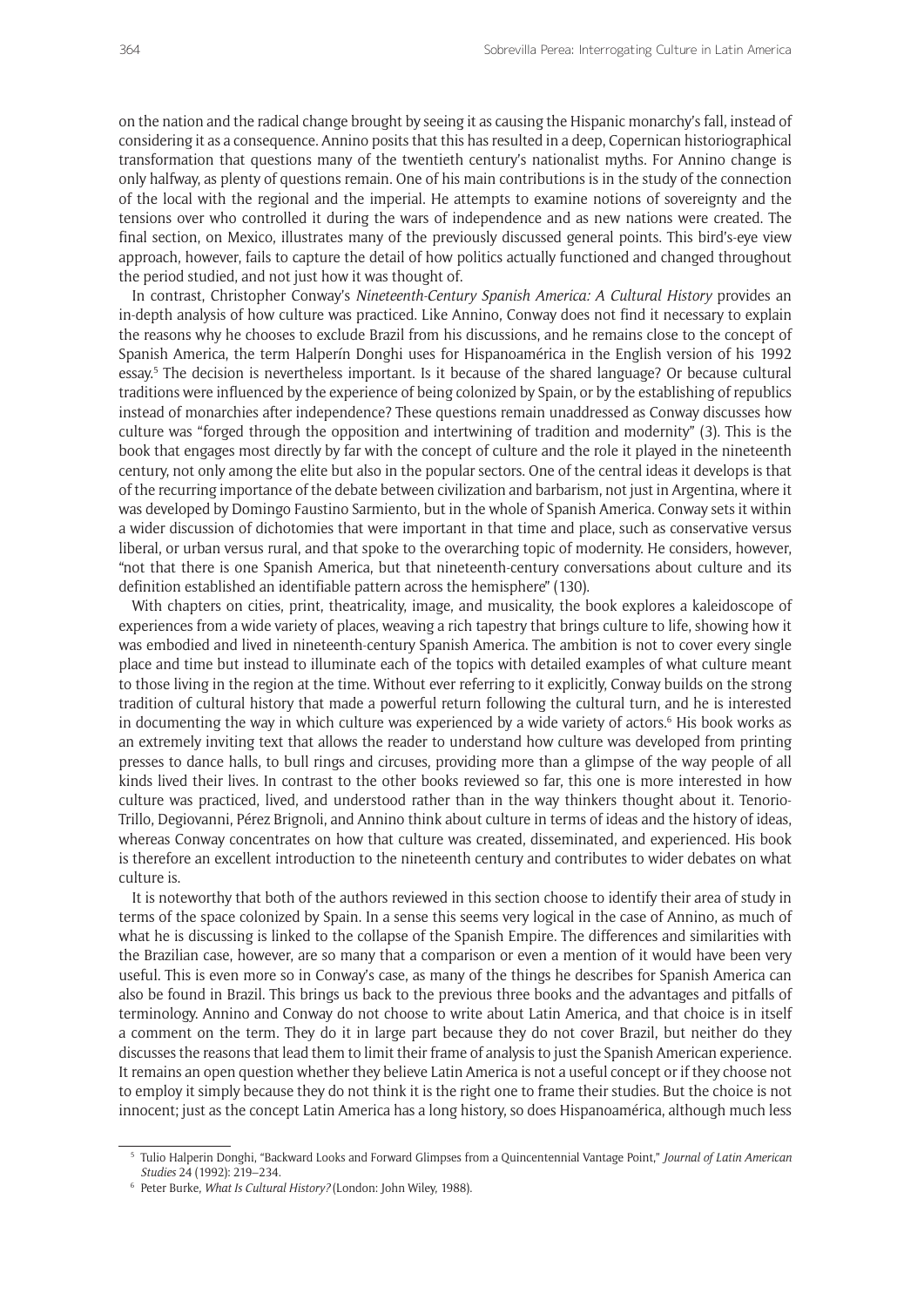so in its English translation as Spanish America. But do we study Anglo-America or Luso-America or indeed Franco-America? Is this category of study linked to language or to an experience of coloniality? It certainly is more commonly used in books that survey the colonial period or the nineteenth century rather than in studies of the twentieth century.

#### **Culture in Nineteenth-Century Cuba and Brazil**

The final two books move away from these wider regional perspectives and concentrate firmly in particular cases. The choices are interesting because they differ from the experiences of the rest of the region as both remained monarchical much longer. As Cuba was still a colony of Spain and Brazil an independent empire, some would even question whether they can actually be conceived as part of Latin America. Like Conway's book, these books are more interested in a wider understanding of culture, in practices rather than the history of ideas. Both approach the experiences of culture in the nineteenth century in innovative ways that focus on the material and the symbolic. In *Intimations of Modernity: Civil Culture in Nineteenth-Century Cuba*, Louis A. Pérez Jr. explores life on the island without concerning himself with several of the topics that have dominated the more recent literature on Cuba. The book does not focus on slavery, race relations, sugar, or the fight for independence from Spain. Instead, it presents an in-depth study of everyday life, mainly in Havana but also in other important cities, with an aim of showing how change happened, imperceptibly yet in important ways, in a variety of situations from the use of public spaces and the development of a cosmopolitan café culture to changes in consumption, and especially in the use of fans.

Like Conway, Pérez aims to trace the advent of modernity in Cuba and how this was manifested in cultural practices. The role of women and how, during the nineteenth century, their participation began to change in this patriarchal society is central to the argument presented, especially how female voices began "to reach an ever-wider audience through the genres of poetry, fiction and drama, as well as criticism and the literary essay, as magazine feature writers, and newspaper columnists, reviewing theater productions, and books, authoring opinion pieces" (104). Other aspects studied in detail are consumption and dancing, the latter which provided an "opportunity for potentially dangerous forms of social interaction, where the hierarchies of social class, race and gender blurred in settings of casual interaction, often in circumstances of dangerous physical intimacy and eroticized performance" (175). But one of the cultural aspects that interests this author most is how the fan was used and how changes in its use show the way in which society changed. This is reminiscent of Arnold Bauer's excellent work on the importance of goods and the power they exert given the symbolic power they are imbued with.<sup>7</sup> The fan became a source of power for women, who employed it as a weapon making men submit to their desires. One question that recurs, however, is whether this was a particularly Cuban phenomenon, not just the use of the fan, but consumption in general and the changing role of women. All over Spanish America, and indeed in Brazil, there were similar experiences, which raises the question of how unique Cuba's experience was. Modernity was part of the way in which culture was experienced in the nineteenth century, and it is not clear how much of that was particular to Cuba.

In *Days of National Festivity in Rio de Janeiro, Brazil, 1823–1889*, Hendrik Kraay presents a case that has no comparison in the region, as it is concerned with the way in which the monarchy was publicly commemorated during the Empire. The Braganza dynasty's move to Rio during the Napoleonic invasion of the peninsula set in motion a very different trajectory for Brazil, making possible an independent constitutional monarchy in which liberals and conservatives vied for power through Parliament. To some degree this validates the claim that Brazil's experience was so different from Spanish America's as to warrant its separation from a wider Latin America. What emerges from a reading of Kraay's volume—about how "the celebrations of days of national festivity served as the occasion for Brazilians to debate the meaning and nature of the political institutions of the constitutional monarchy established in  $1822-24"$  (2)—is how particular this was and how it set Brazil apart from the rest of the countries in the region. Although Brazil declared its independence at the same time as Mexico and Peru, the political institutions that ruled it were entirely different. Both of the former large Spanish viceroyalties had flirted with the possibility of becoming monarchies, Mexico more than Peru, where there were actual attempts to make this happen, though not even there was this possible. Having said that, and considering the particularities of the Brazilian Empire, to what extent did the fact that the ceremonies studied were monarchical ceremonies make them so different? Or did they in fact share some similarities with those put together by their republican neighbors to celebrate new nations? The

<sup>7</sup> Arnold J. Bauer, *Goods, Power, History: Latin America's Material Culture* (Cambridge: Cambridge University Press, 2001).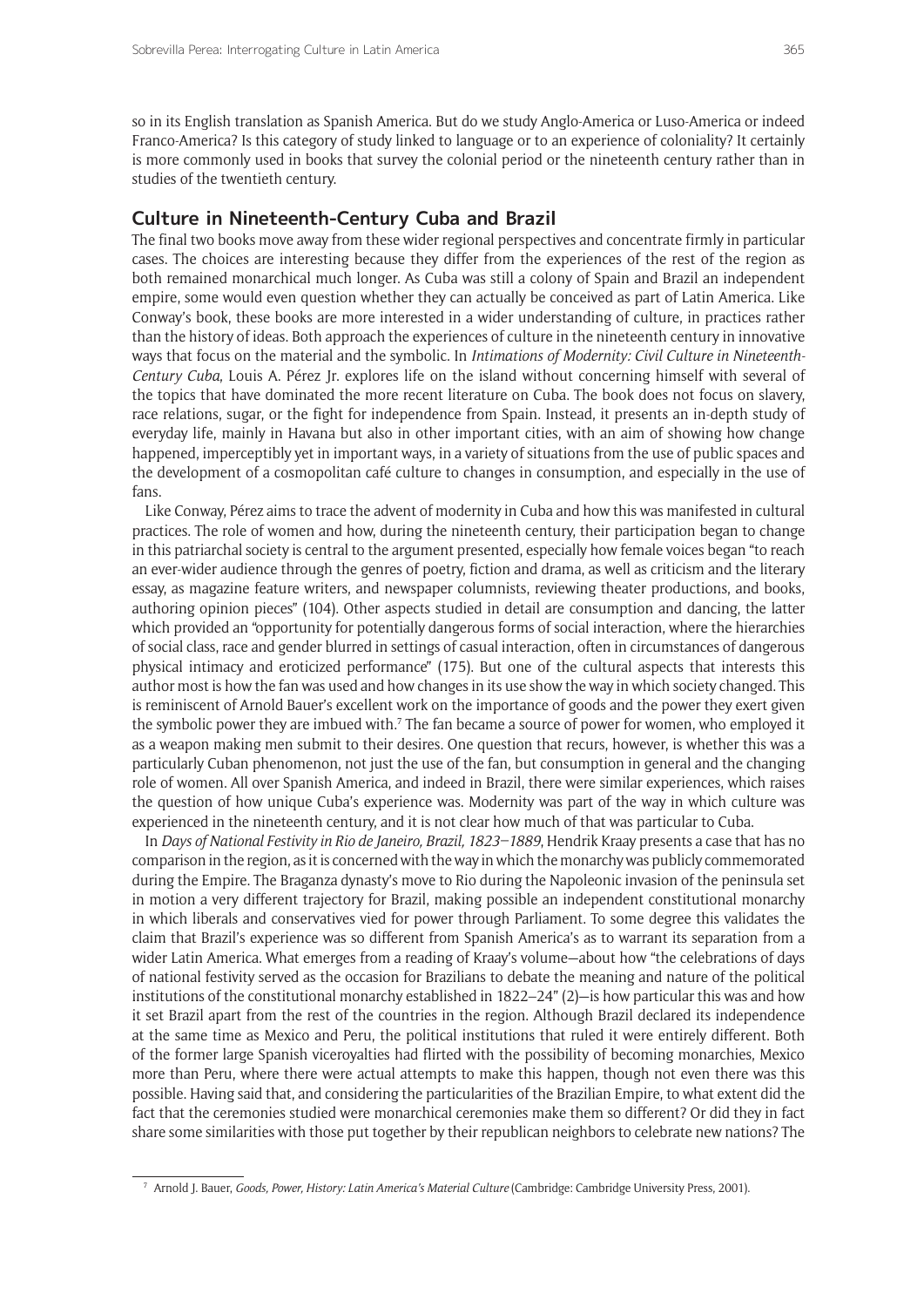politics around the unveiling of the equestrian statue of Pedro I, covered in one of the chapters, were not that dissimilar to the debates around public sculpture in Peru to celebrate the centennial of independence.<sup>8</sup>

The Brazilian Empire seemed to be quite stable, at least on the surface, even in the face of the political turmoil that led Pedro I, the first emperor, to abdicate in 1831, leaving his five-year-old son as his successor. The book captures in intricate detail the way in which the people of Brazil lived the celebrations of empire and how their relationship with it changed throughout the more or less sixty years of its existence. The first section deals with the creation of the empire and the process through which the festivities surrounding it led to consolidation but also opened spaces for contention between those who thought it should be done differently. The conflict between the radicals, liberals, and conservatives was played out mostly on the discursive arena, and the uprisings tended to be regional and unsuccessful enough not to really threaten the monarchy. Like the other books reviewed in this essay, this one is very much about culture and how it was experienced in this period, particularly regarding public festivities. Each of the chapters examines a topic and a period, using the celebration as a theme through which to delve deeper into how culture was lived. In more than five hundred pages, chapters move through the construction of the monarchy, the challenge set by the radicals and then the monarchical reaction, the development of festivities, the unveiling of the equestrian statue of Pedro I in 1862, how the stage was used to commemorate, the impact of the War of the Triple Alliance and of abolitionism, to finally reflect on the innovations introduced during the republic. One of the key findings of the book is the extent to which these official celebrations resonated with the Brazilian people, in particular the popular classes. The book is exhaustive in terms of detail, but the reader not so familiar with Brazil can find it overwhelming.

What emerges from reading these two case studies is that each country's experiences were very particular to their context, but both show the way in which culture serves as a conduit to understand how modernization took place in the nineteenth century. Pérez's detailed examination of practices such as using coaches, consuming fashion, and publishing illuminate how change took place. Similarly, Kraay, in his intricate descriptions of the public and private ways in which the days of national festivity were lived over a long period of time, also sheds light on how modernization reached many different sectors of society. As I have mentioned before, it is not the intention of either of these books to claim that any of their conclusions are relevant outside the area they concentrate on. But reading these alongside the other volumes reviewed, it becomes clear that even as there were particularities and specificities, these are examples of a wider culture. It is clear from what the authors describe that Cubans and Brazilians shared much with the rest of the region in terms of how culture was practiced. These books therefore have much to contribute to a wider discussion that interrogates culture in Latin America.

#### **Final Reflections**

Is there a Latin American culture to be studied? Tenorio-Trillo clearly shows that the term is contested, but even as he objects to what he considers to be a category imposed from the United States he nevertheless embraces it, however reluctantly. Degiovanni, on the other hand, reminds us that Spaniards and Latin Americans were also involved in its creation, and that linkages of language and cultural production underpinned it. Some, like Pérez Brignoli, simply take it as a given, accepting that even though the region is diverse there is enough commonality for this approach to make sense. But whether the space for study should be further limited to Spanish America, as for Annino and Conway, hinges on the exclusion of Brazil. Is it because they understand culture as based on language? Or is it more linked to the colonial experience? These authors never explicitly address this, but their decision begs the question: Is Portuguese really so different, or did the contrasts emerge due to the type of imperial structures? These questions are pertinent when thinking about culture because the scale of the object of study matters, particularly in making comparisons. Is it possible to find enough commonality to study more than just nations? Or should the national unit be privileged? Kraay and Pérez, whose books do not extend their conclusions outside of Cuba and Brazil, leave the reader wondering if those comparisons might be possible or even useful. These books look at culture from different perspectives, from an issue to be debated among intellectuals to a way in which all members of society live and experience it. In doing so these authors interrogate what culture means and open a series of avenues to explore how it developed, making contributions to the understanding of political culture, material culture, and cultural production and consumption.

<sup>8</sup> Johanna Haman, *Leguía, el Centenario y sus esculturas* (Lima: Pontificia Universidad Católica del Perú, 2015).